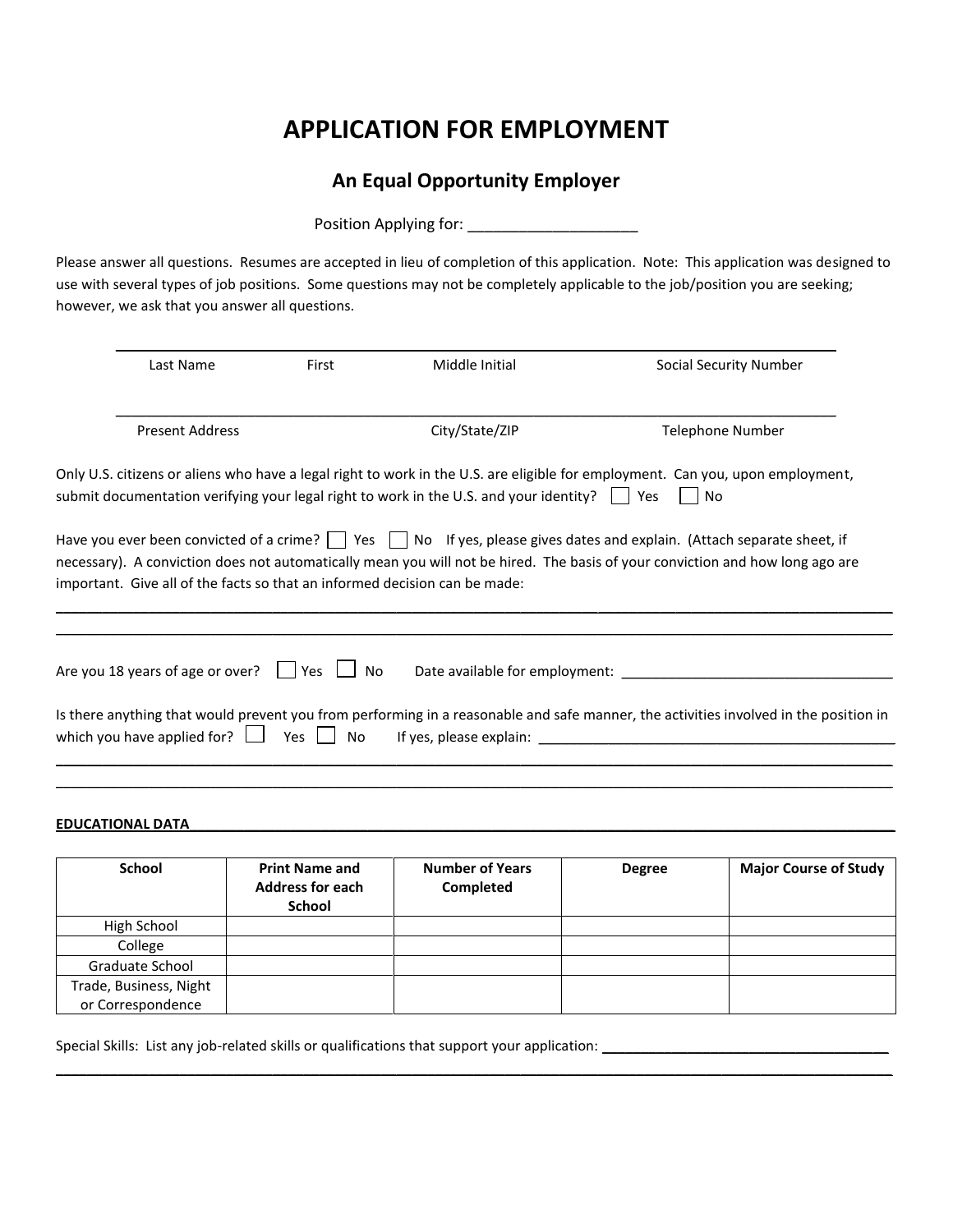| Honors Received: _                               |                                                                                                |                     |                                                                                                                                |
|--------------------------------------------------|------------------------------------------------------------------------------------------------|---------------------|--------------------------------------------------------------------------------------------------------------------------------|
|                                                  |                                                                                                |                     | In order to permit a check of your work and educational records, should we be aware of any change of name or assumed name that |
|                                                  |                                                                                                |                     |                                                                                                                                |
|                                                  | Have you had prior educational experience which relates to the job for which you are applying? |                     |                                                                                                                                |
| Yes $\Box$                                       |                                                                                                |                     |                                                                                                                                |
| <b>EMPLOYMENT EXPERIENCE</b>                     |                                                                                                |                     |                                                                                                                                |
| service. Attach separate sheet(s), if necessary. |                                                                                                |                     | LIST ALL FORMER JOBS (most recent first). Account for all time periods, including unemployment, self-employment and military   |
| <b>EMPLOYER</b>                                  |                                                                                                | Date Employed       | Immediate Supervisor                                                                                                           |
|                                                  | From                                                                                           | To                  |                                                                                                                                |
| Address                                          |                                                                                                |                     |                                                                                                                                |
| Job Title                                        |                                                                                                | Hourly Rate/Salary  | Telephone Number                                                                                                               |
|                                                  | <b>Starting</b>                                                                                | Final               |                                                                                                                                |
| Work Performed:                                  |                                                                                                |                     |                                                                                                                                |
| Reason for Leaving:                              |                                                                                                |                     |                                                                                                                                |
|                                                  |                                                                                                |                     |                                                                                                                                |
| <b>EMPLOYER</b>                                  |                                                                                                |                     |                                                                                                                                |
|                                                  |                                                                                                | Date Employed<br>To | Immediate Supervisor                                                                                                           |
|                                                  | From                                                                                           |                     |                                                                                                                                |
| Address<br>Job Title                             |                                                                                                | Hourly Rate/Salary  |                                                                                                                                |
|                                                  |                                                                                                | Final               | Telephone Number                                                                                                               |
| Work Performed:                                  | Starting                                                                                       |                     |                                                                                                                                |
| Reason for Leaving:                              |                                                                                                |                     |                                                                                                                                |
|                                                  |                                                                                                |                     |                                                                                                                                |
| <b>EMPLOYER</b>                                  |                                                                                                | Date Employed       | Immediate Supervisor                                                                                                           |
|                                                  | From                                                                                           | To                  |                                                                                                                                |
| Address                                          |                                                                                                |                     |                                                                                                                                |
| Job Title                                        |                                                                                                | Hourly Rate/Salary  | Telephone Number                                                                                                               |
|                                                  | <b>Starting</b>                                                                                | Final               |                                                                                                                                |
| Work Performed:                                  |                                                                                                |                     |                                                                                                                                |
| Reason for Leaving:                              |                                                                                                |                     |                                                                                                                                |
|                                                  |                                                                                                |                     |                                                                                                                                |
| <b>EMPLOYER</b>                                  |                                                                                                | Date Employed       | Immediate Supervisor                                                                                                           |
|                                                  | From                                                                                           | To                  |                                                                                                                                |
| Address                                          |                                                                                                |                     |                                                                                                                                |
| Job Title                                        |                                                                                                | Hourly Rate/Salary  | Telephone Number                                                                                                               |
|                                                  | Starting                                                                                       | Final               |                                                                                                                                |
| Work Performed:                                  |                                                                                                |                     |                                                                                                                                |

\_\_\_\_\_\_\_\_\_\_\_\_\_\_\_\_\_\_\_\_\_\_\_\_\_\_\_\_\_\_\_\_\_\_\_\_\_\_\_\_\_\_\_\_\_\_\_\_\_\_\_\_\_\_\_\_\_\_\_\_\_\_\_\_\_\_\_\_\_\_\_\_\_\_\_\_\_\_\_\_\_\_\_\_\_\_\_\_\_\_\_\_\_\_\_\_\_\_\_\_\_\_\_\_\_\_\_\_ \_\_\_\_\_\_\_\_\_\_\_\_\_\_\_\_\_\_\_\_\_\_\_\_\_\_\_\_\_\_\_\_\_\_\_\_\_\_\_\_\_\_\_\_\_\_\_\_\_\_\_\_\_\_\_\_\_\_\_\_\_\_\_\_\_\_\_\_\_\_\_\_\_\_\_\_\_\_\_\_\_\_\_\_\_\_\_\_\_\_\_\_\_\_\_\_\_\_\_\_\_\_\_\_\_\_\_\_

Reason for Leaving:

### **EMPLOYMENT HISTORY\_\_\_\_\_\_\_\_\_\_\_\_\_\_\_\_\_\_\_\_\_\_\_\_\_\_\_\_\_\_\_\_\_\_\_\_\_\_\_\_\_\_\_\_\_\_\_\_\_\_\_\_\_\_\_\_\_\_\_\_\_\_\_\_\_\_\_\_\_\_\_\_\_\_\_\_\_\_\_\_\_\_\_\_\_\_\_\_**

Please list reason(s) for any lapse in employment: \_\_\_\_\_\_\_\_\_\_\_\_\_\_\_\_\_\_\_\_\_\_\_\_\_\_\_\_\_\_\_\_\_\_\_\_\_\_\_\_\_\_\_\_\_\_\_\_\_\_\_\_\_\_\_\_\_\_\_\_\_\_\_\_\_\_\_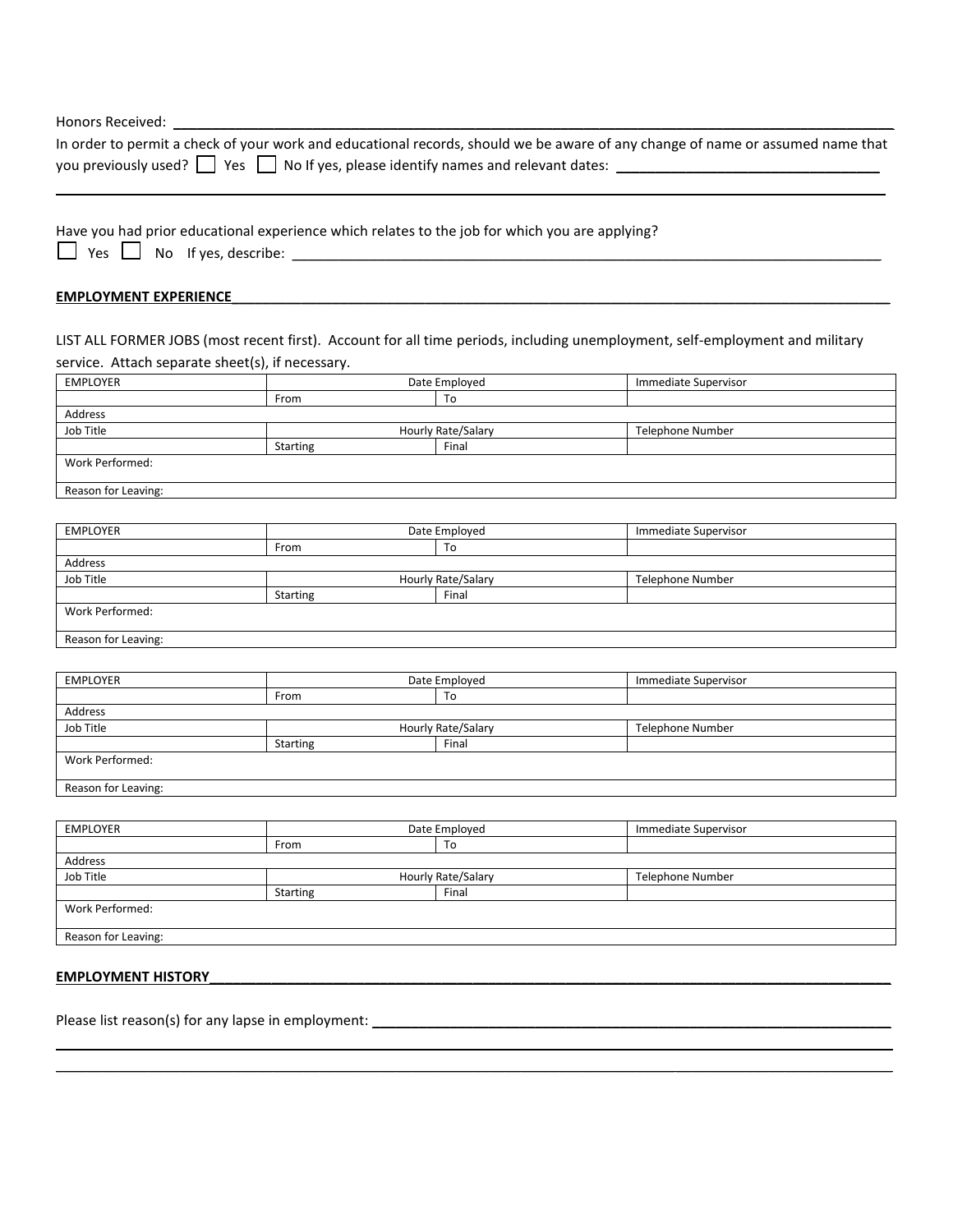| Have you ever been dismissed or forced to resign from employment? $\Box$ Yes $\Box$ No                                                                                                                                                                                                                      |
|-------------------------------------------------------------------------------------------------------------------------------------------------------------------------------------------------------------------------------------------------------------------------------------------------------------|
| May we contact your present employer? $\Box$ Yes $\Box$ No<br>Previous Employers?     Yes    <br>No                                                                                                                                                                                                         |
| Please identify any exceptions and reasons for not contacting present or prior employers. ____________________                                                                                                                                                                                              |
| Do you have a valid driver's license?     Yes     No State Issued: ________ License #: _____________<br>Do you have reliable means of transportation?     Yes    <br>No<br>Would you work nights? $\Box$ Yes $\Box$ No<br>Are there any hours, shifts, or days that you will not work? $\Box$ Yes $\Box$ No |
| Do you have any friends or relatives who work here? $\Box$ Yes<br>No<br>Relationship: Note and the set of the set of the set of the set of the set of the set of the set of the set of the set of the set of the set of the set of the set of the set of the set of the set of the set of the set of t      |
|                                                                                                                                                                                                                                                                                                             |
| Have you filed an application here before? $\vert \vert$ Yes $\vert \vert$ No If yes, give date:<br>Have you ever been employed here before?     Yes  <br>No                                                                                                                                                |

List three persons, not relatives, whom you have known at least one year.

| <b>NAME</b> | <b>ADDRESS &amp; TELEPHONE</b> | <b>OCCUPATION</b> |
|-------------|--------------------------------|-------------------|
|             |                                |                   |
|             |                                |                   |
|             |                                |                   |

\_\_\_\_\_\_\_\_\_\_\_\_\_\_\_\_\_\_\_\_\_\_\_\_\_\_\_\_\_\_\_\_\_\_\_\_\_\_\_\_\_\_\_\_\_\_\_\_\_\_\_\_\_\_\_\_\_\_\_\_\_\_\_\_\_\_\_\_\_\_\_\_\_\_\_\_\_\_\_\_\_\_\_\_\_\_\_\_\_\_\_\_\_\_\_\_\_\_\_\_\_\_\_\_\_\_\_\_

**REFERENCES\_\_\_\_\_\_\_\_\_\_\_\_\_\_\_\_\_\_\_\_\_\_\_\_\_\_\_\_\_\_\_\_\_\_\_\_\_\_\_\_\_\_\_\_\_\_\_\_\_\_\_\_\_\_\_\_\_\_\_\_\_\_\_\_\_\_\_\_\_\_\_\_\_\_\_\_\_\_\_\_\_\_\_\_\_\_\_\_\_\_\_\_\_\_\_**

**NOTICE TO APPLICANTS:** This company complies with the Americans with Diabetes Act of 1990. During the interview process, you may be asked questions concerning your ability to perform job-related functions. If you are given a conditional offer of employment, you may be required to complete a post-job offer medical history questionnaire and undergo a medical examination. All entering employees in the same job category will be subject to the same medical questionnaire and examination, and all information will be kept confidential and in separate files.

#### **APPLICANT'S STATEMENT**

\_\_\_\_\_\_\_\_\_\_\_\_\_\_\_\_\_\_\_\_\_\_\_\_\_\_\_\_\_\_\_\_\_\_\_\_\_\_\_\_\_\_\_\_\_\_\_\_\_\_\_\_\_\_\_\_\_\_\_\_\_\_\_\_\_\_\_\_\_\_\_\_\_\_\_\_\_\_\_\_\_\_\_\_\_\_\_\_\_\_\_\_\_\_\_\_\_\_\_\_\_\_\_\_\_\_\_\_

I certify that the answers given herein are true and complete to the best of my knowledge. I authorize the investigation of all matters contained in this application and hereby give permission to contact schools, previous employers, references, and others in order to verify the facts and information furnished with regard to my character and qualifications, and hereby release and indemnify this company from any claims or liability as a result of such contact. I also hereby release employers, schools, and other persons from all liability in responding to inquiries in connection with this application. I understand that misrepresentations, omissions of facts or incomplete information requested in this application may remove me from further consideration for employment. In